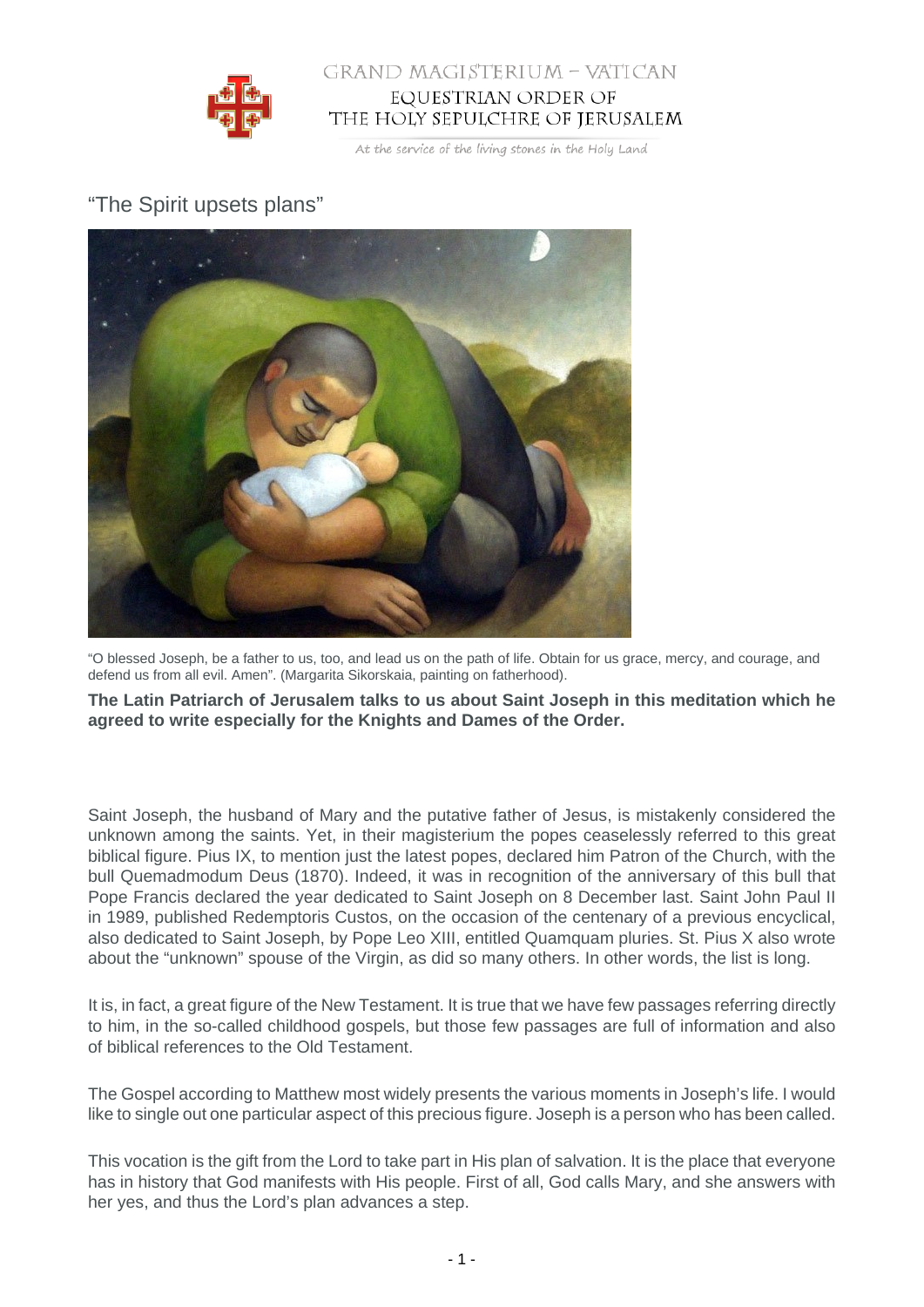Joseph is faced with these unexpected events, and he does not enter them, he does not take them on as his, until he is called to do it, he does not enter until it is the Lord who introduces him. No one can enter the mystery of God except through the door of one's own vocation, except in the way that God chooses. And the same happens for Joseph, who remains outside the complex and incredible story of Mary, until he understands that God is calling him to enter it. Then he obeys immediately and, like Mary, he says yes to the Lord.

Mary is called to nurture the Son of God in her womb, to be Mother of the Lord. But what is Joseph called to?

In the Gospel of Matthew, there are three episodes in which Joseph is spoken of. The first apparition in a dream (Mt 1:18 et seq.), the flight into Egypt (Mt 2:13 et seq.) and the return from Egypt (Mt 2:19 et seq.).

There is an almost identical expression that recurs in each of these three passages: "Joseph, take it with you." This is what the angel repeats every time he meets Joseph, every time he calls him to give him a task, he always tells him the same thing: "take the child and his mother." The angel explains to him that what happened is the work of the Holy Spirit.

In each of these three passages, Matthew reports that Joseph, awakened from sleep, obeys the command received, and takes the child and his mother with him. He says nothing, he does nothing but he takes them with him. The vocation is to take upon oneself, to assume and to do precisely what God works, what the Spirit works. It is not doing something.

The vocation is not our work, but it is the leap that makes us move from our work to His work, in us and for us. It is taking with us, within our life, God's plan, it is living from this. Joseph is this docile man, capable of putting aside his own ideas, his own projects, even if they are just projects, even if they are obedient to the Law of God, and he opens himself to God's plan and His newness. He is the courageous man, who when he is sure that what happens comes from God, he puts himself on the line, and accepts all the consequences, even the insecurity that comes from such a situation.

Usually the Spirit upsets the plans and takes us where we don't think we should go. The Spirit knows other measures, other ways, which we do not always understand. What will Joseph have understood of the angel's speech? Probably not much, but he understood the essential thing, namely that what was happening was the work of God. And, trusting, he welcomed life and welcomed Jesus.

The Spirit fulfils the life of Jesus in us: forgiveness, acceptance, gift, gratuitousness, love.

Redemption, this great project of God, passed through Mary's yes and Joseph's obedience. Confident, silent, active obedience. It is an important lesson from the school of Nazareth, from which we want to begin anew today.

## **Archbishop Pierbattista Pizzaballa**

**Latin Patriarch of Jerusalem**